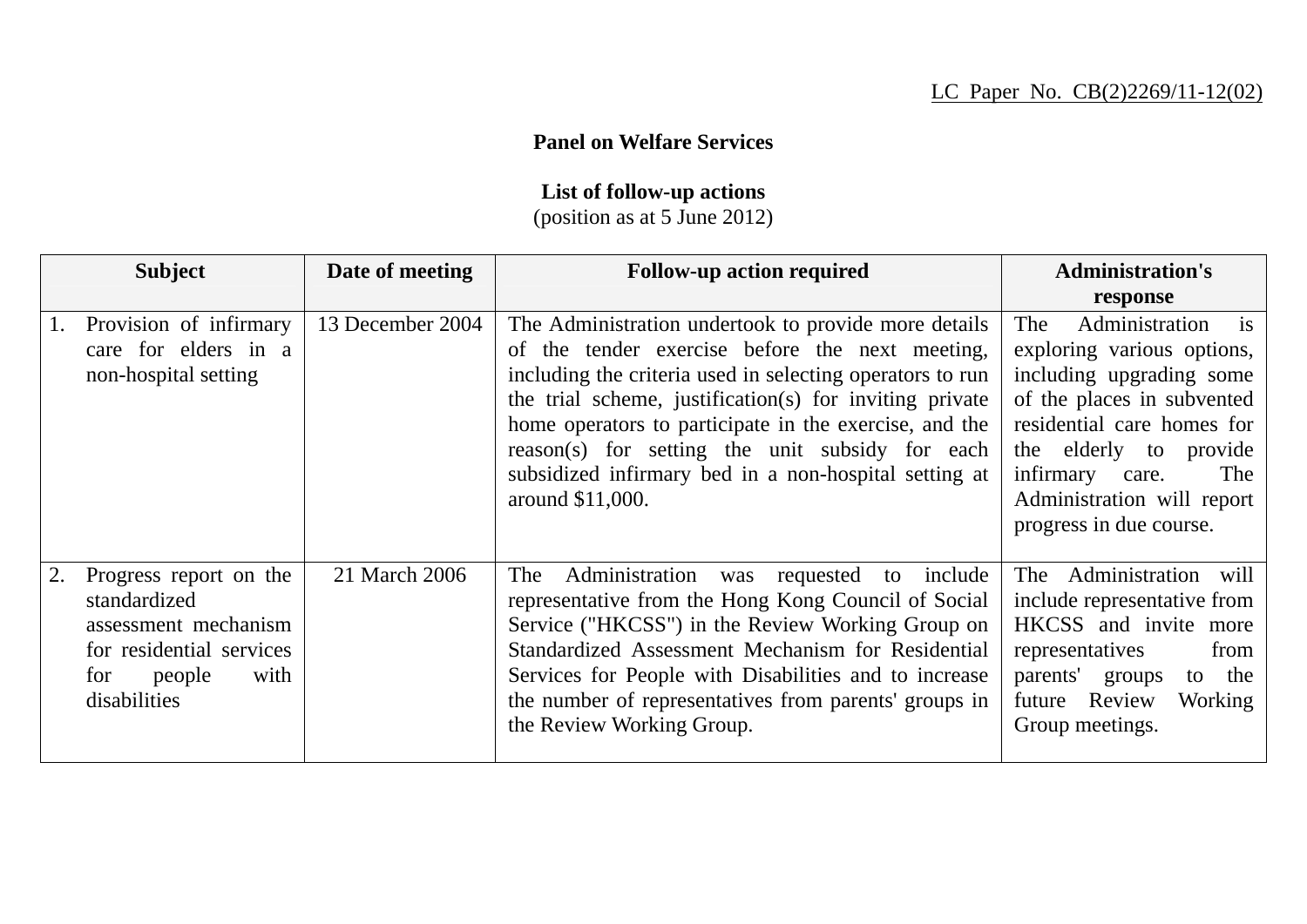|    | <b>Subject</b>                                                                                                                                | Date of meeting | <b>Follow-up action required</b>                                                                                                                                                                                                                                                                                                                                                                                                                                                                                  | <b>Administration's</b><br>response                                                                                                                                                     |
|----|-----------------------------------------------------------------------------------------------------------------------------------------------|-----------------|-------------------------------------------------------------------------------------------------------------------------------------------------------------------------------------------------------------------------------------------------------------------------------------------------------------------------------------------------------------------------------------------------------------------------------------------------------------------------------------------------------------------|-----------------------------------------------------------------------------------------------------------------------------------------------------------------------------------------|
| 3. | to elderly<br>Assistance<br>receiving<br>not<br>Comprehensive Social<br>Assistance<br>Security<br>$(^{\prime\prime}$ CSSA $^{\prime\prime}$ ) | 8 June 2006     | The Administration was requested to $-$<br>provide a paper setting out the relevant figures to<br>(a)<br>substantiate its saying that a pay-as-you-go<br>retirement protection scheme was not feasible;<br>and<br>consult employees in Hong Kong on whether they<br>(b)<br>were willing to allocate part of their MPF<br>contributions, say 50%, to a pool for distribution<br>to the current cohort of elders, on the<br>understanding they too would receive a monthly<br>sum of some \$2,500 in their old age. | is<br>Administration<br>The<br>conducting a study<br>on<br>retirement protection<br>in<br>Hong Kong.                                                                                    |
| 4. | Regularisation<br>and<br>the<br>extension<br>of<br>Neighbourhood<br>Support Child<br>Care<br>Project ("NSCCP")                                | 10 January 2011 | The Administration was requested to provide a paper<br>on the insurance plans for the home-based child carers<br>and service users of NSCCP.                                                                                                                                                                                                                                                                                                                                                                      | Administration<br>The<br>will<br>provide<br>the<br>required<br>information in<br>the paper<br>"Services<br>Support<br>to<br>Families at Risk" scheduled<br>for discussion in July 2012. |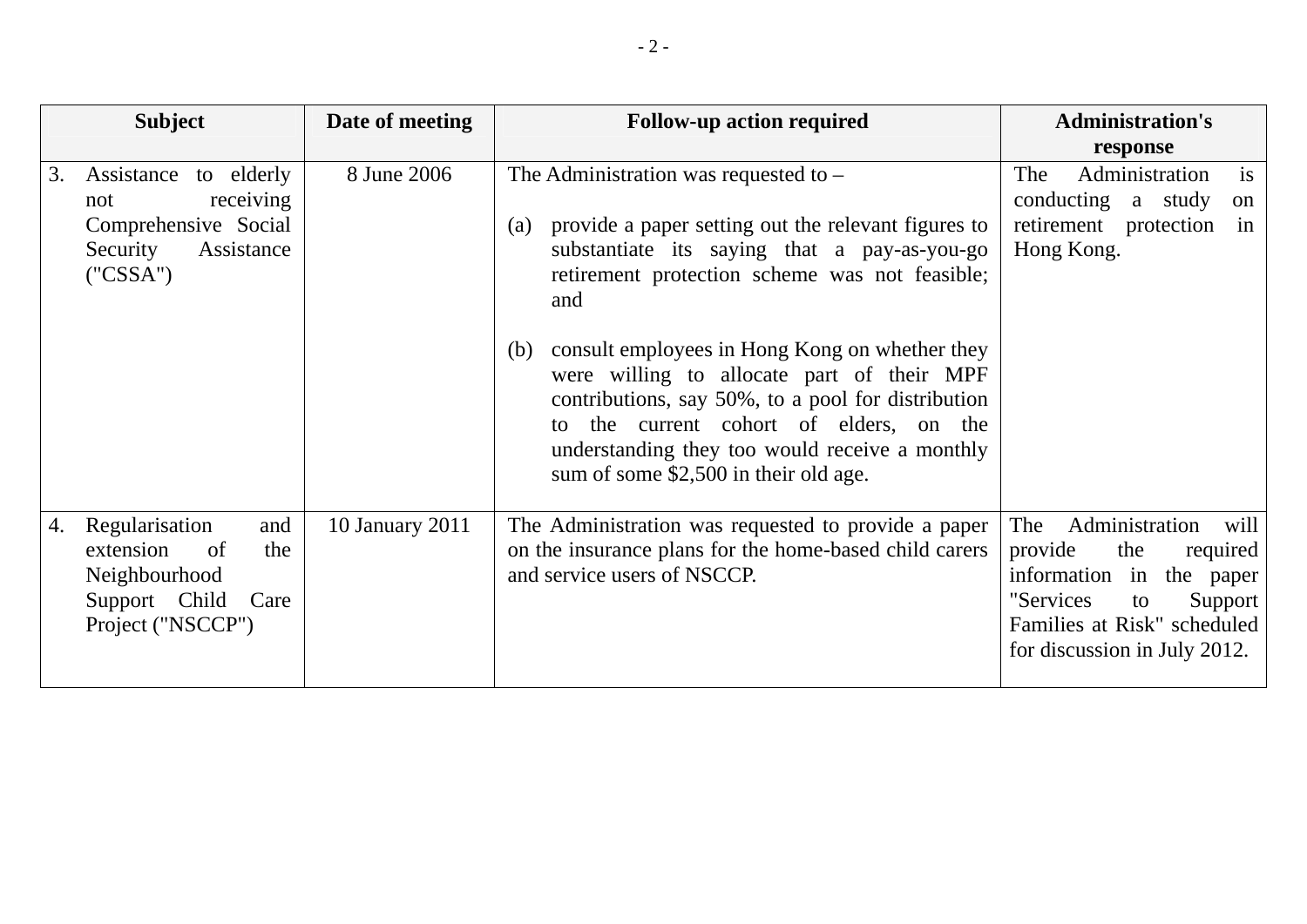|    | <b>Subject</b>                                               | Date of meeting  | <b>Follow-up action required</b>                                                                                                                                                                                                                                                                                                                                              | <b>Administration's</b><br>response                                                       |
|----|--------------------------------------------------------------|------------------|-------------------------------------------------------------------------------------------------------------------------------------------------------------------------------------------------------------------------------------------------------------------------------------------------------------------------------------------------------------------------------|-------------------------------------------------------------------------------------------|
| 5. | Comprehensive<br>Child<br>Development<br>Service<br>('CCDS") | 13 February 2012 | The Administration was requested to provide -<br>a breakdown of the recurrent resources for CCDS<br>(a)<br>by 18 districts and the respective distribution of<br>resources for identification of and provision of<br>follow-up services to needy children and their<br>families;<br>a breakdown of the additional posts for<br>(b)<br>implementing the extended CCDS by their | Administration<br>The<br>will<br>the<br>provide<br>required<br>information in due course. |
|    |                                                              |                  | professions and role; and<br>a breakdown of the service referrals by districts<br>(c)<br>and types of follow-up services.                                                                                                                                                                                                                                                     |                                                                                           |
| 6. | Work progress of the<br><b>Family Council</b>                | 12 March 2012    | The Administration was requested to provide a brief<br>account of the work progress of the Family Council in<br>the past five years.                                                                                                                                                                                                                                          | Administration<br>The<br>will<br>the<br>provide<br>required<br>information in due course. |